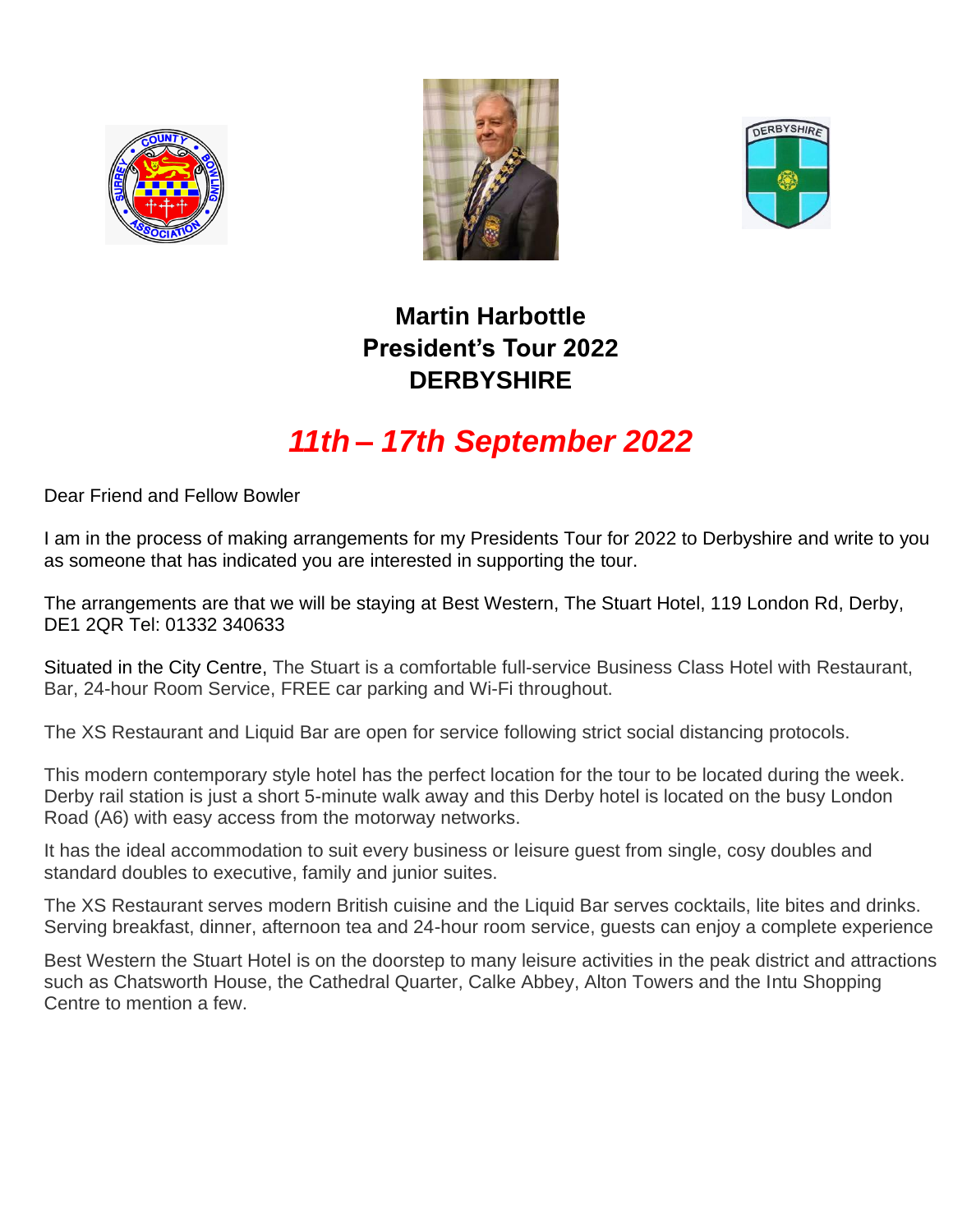

### **A Standard Room**



(2)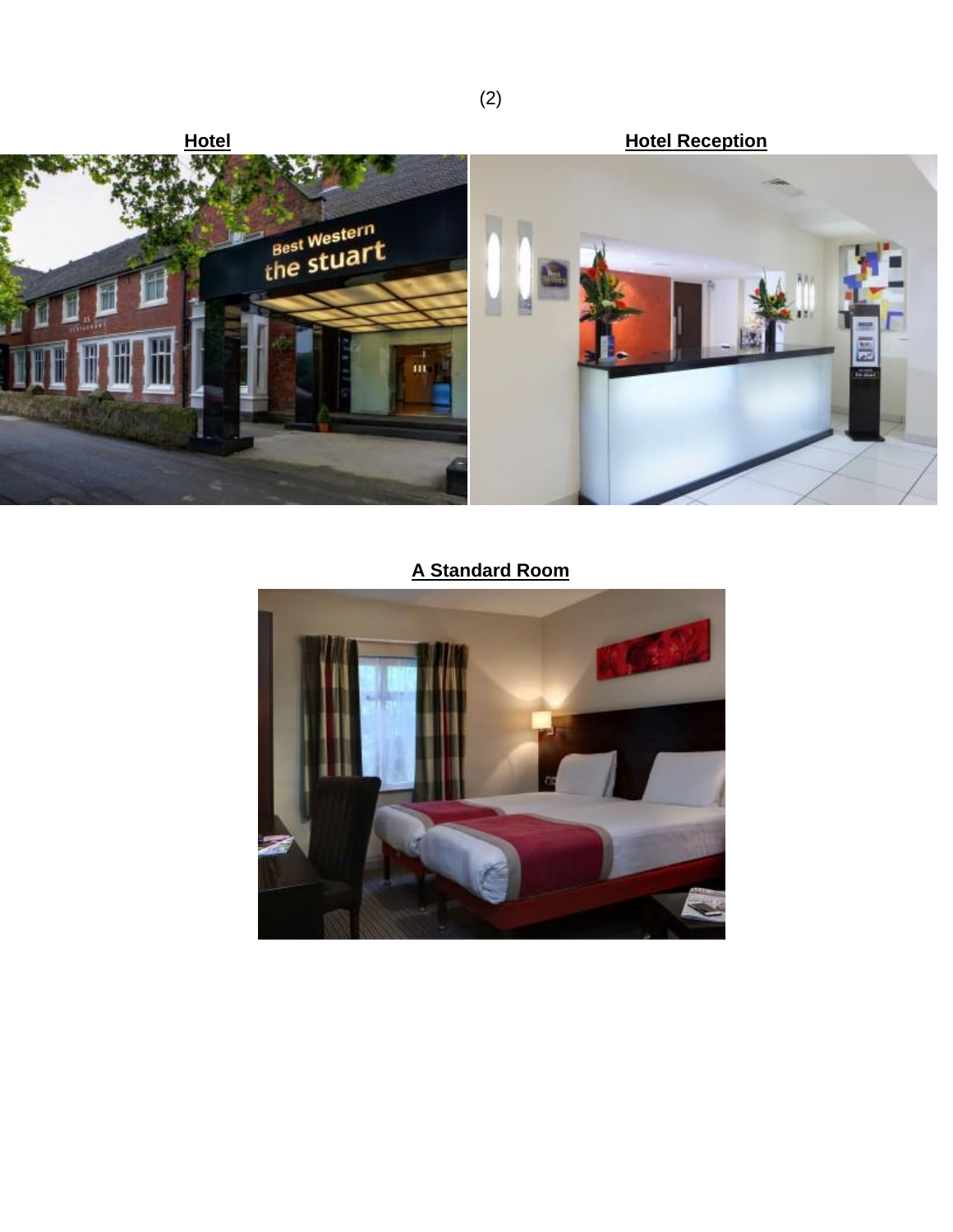#### **Restaurant & Bar**



The restaurant offers: Excellent food, locally bought produce, fantastic wine, fine dining or just a snack at the bar.



**Lounge Area**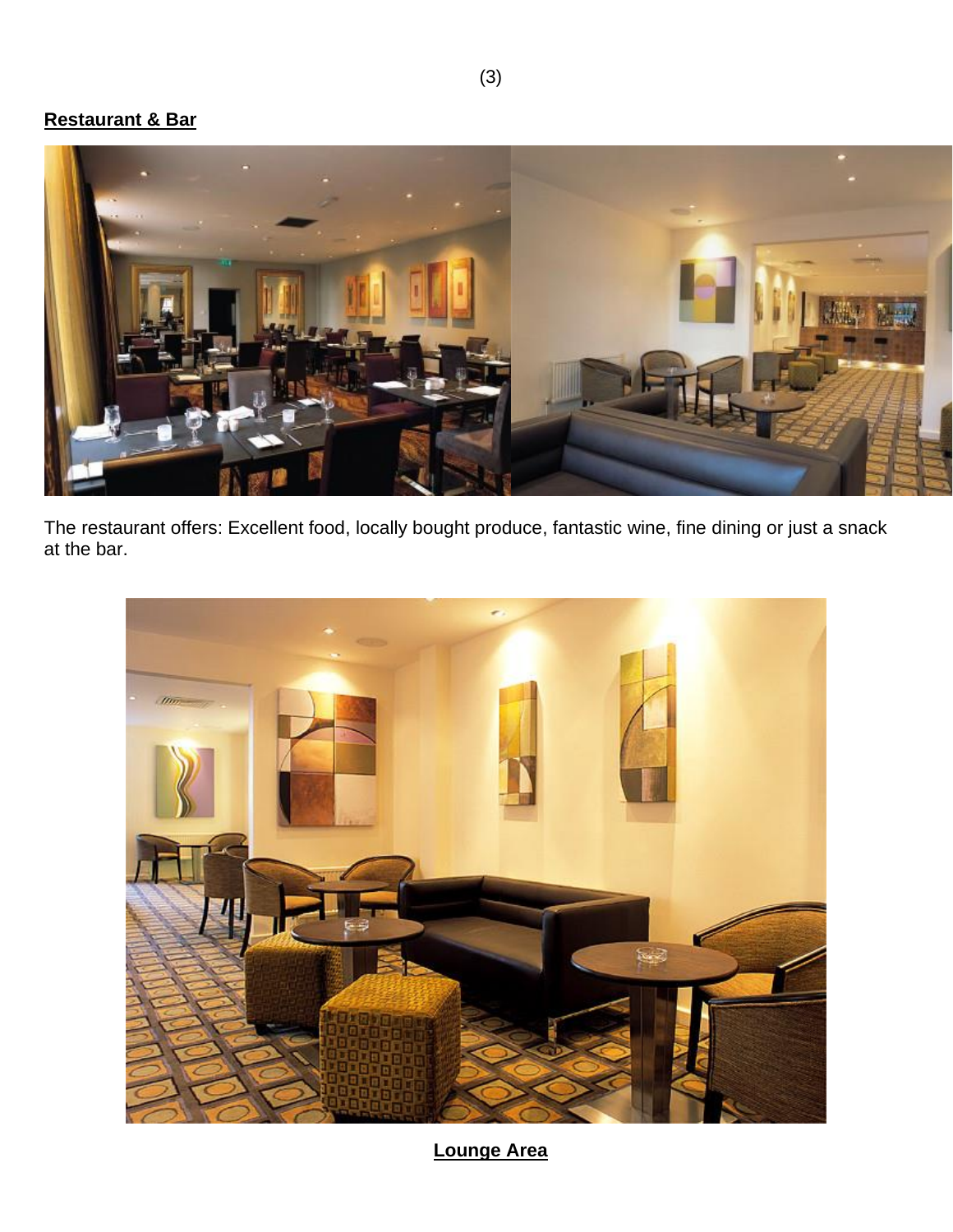#### **History of Derbyshire**

Derbyshire is a county overflowing with history, from its Bronze Age settlements to nationally important buildings that have shaped the development of the world today as we know it.

The first known settlement in [Derbyshire](http://kingfishervisitorguides.com/derbyshire-peak-district/) was in Derby. The area is thought to date back to pre-Roman times where merchants and craftsmen settled on the bank of the River Derwent when it was too flooded to cross.

#### The River Derwent

The Romans are also credited with creating the county's largest town, Chesterfield, giving it the name – Castra-Feld – which literally means 'standing walls in a field'. This suggests that when the Romans first arrived here, they found pre-existing stone-built walls. However, subsequent archaeology has failed to find any trace of them.

The Romans built along the River Derwent. One of the most prominent forts was Derventio (Derby) and a Roman road which ran from Derventio to Buxton. The official town of Derby, however, was not founded until AD 807 by the Danes.



Derby's stunning Silk Mill building is part of the Derwent Valley Mills UNESCO World Heritage Site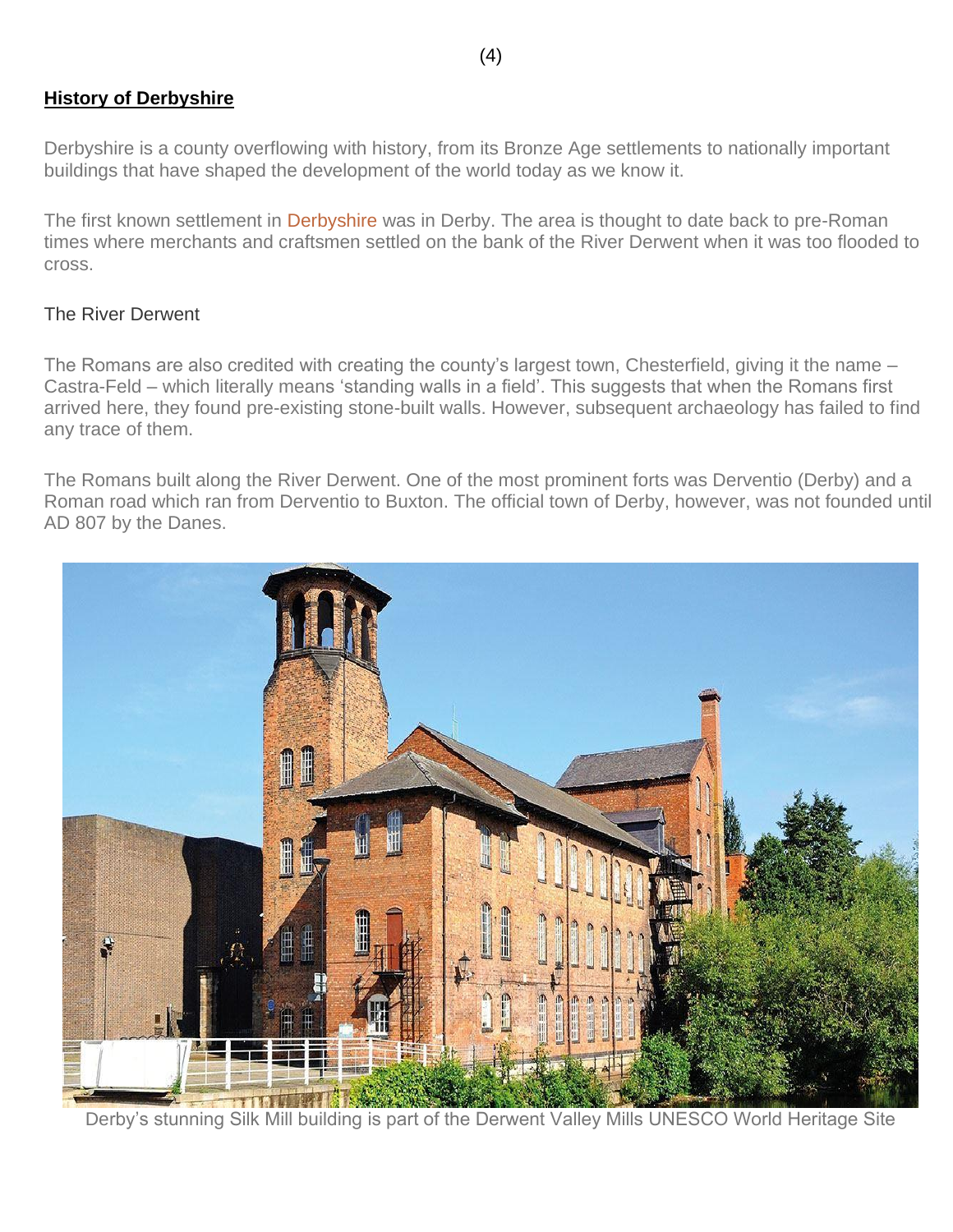Derbyshire grew rapidly in the industrial era and was among the centres of Britain's Industrial Revolution. In 1717, Derby was the site of the first water-powered silk mill in Britain. In 1771 the world's first commercially successful water-powered cotton spinning mill was built at Cromford in the Derwent Valley, developing a form of power that was to be a catalyst for the Industrial Revolution. The importance of this development has led to [Derwent Valley Mills](http://www.derwentvalleymills.org/) being designated a UNESCO World Heritage Site.

The 18th century saw the rise of the Industrial Revolution and many renowned Derbyshire Industrialists, such as Arkwright, emerged. They created the turning point from what was until then a largely rural economy, to the development of townships based on factory production methods.

#### Historical experience

With the arrival of the railways in the 19th century, Derby became a centre for the British rail industry. A second industrial boom began in Derby when Rolls-Royce opened a car and aircraft factory in the town in 1907. To the north of the county, the creation of the Derby to Leeds railway by George Stephenson boosted Chesterfield's population, by facilitating the transport of raw materials and manufactured goods.

Historically, mining has played an important role in Derbyshire. Limestone has been mined since Roman times and used to construct many of the buildings. Lead mining was prevalent in the Peak District; its heyday being the 18th century, which saw the greatest volume of ore recovered. However, from 1850 lead mining declined. North Derbyshire is littered with relics of the old lead mines to this day – shaft heads, old levels and a few old mine



Visit Chatsworth House, one of the country's finest aristocratic homes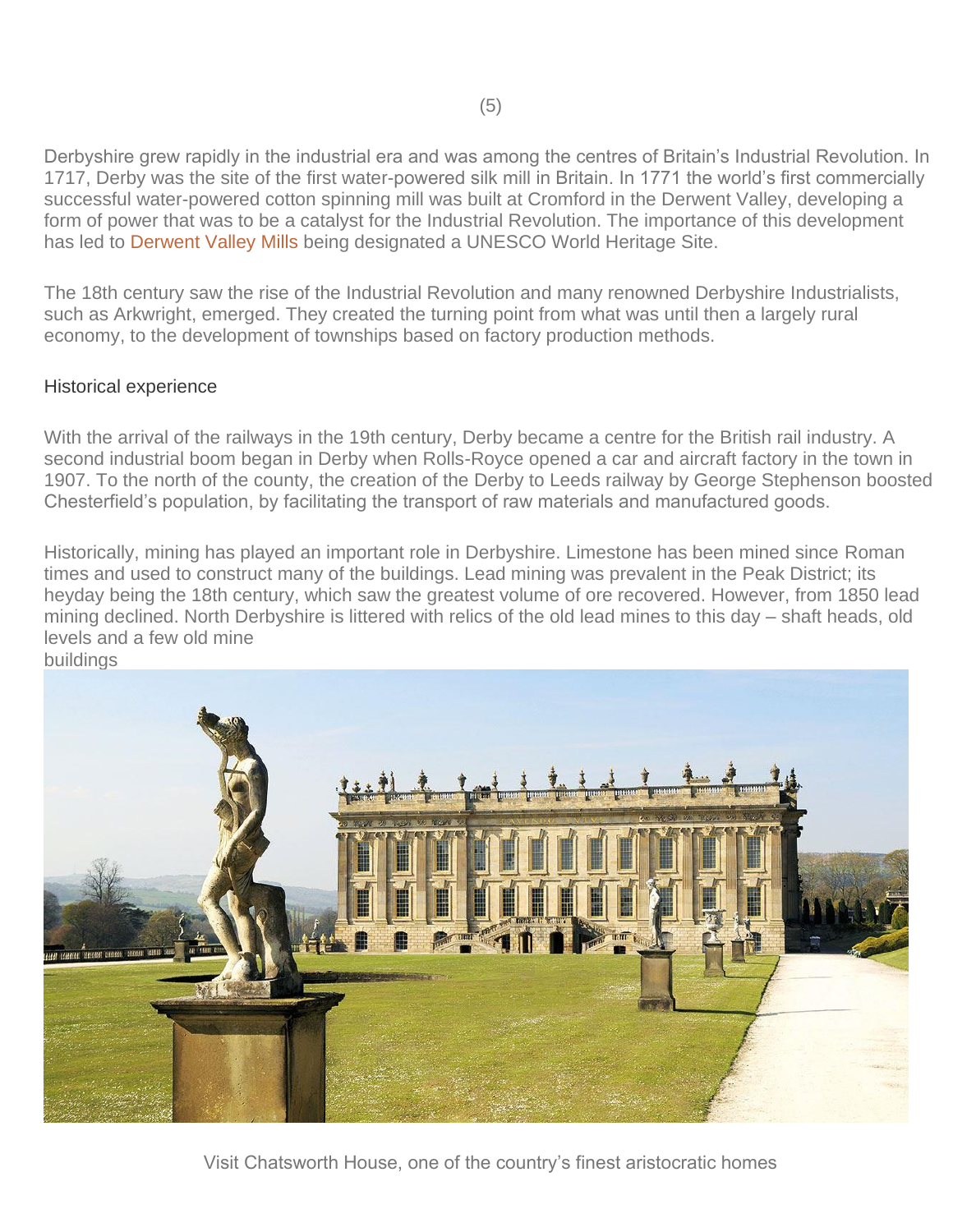The history of north east and south Derbyshire is characterised by coal mining. In 1947, there were 68 collieries in Derbyshire; today there are none, with the last pit, Markham Colliery, closing in 1994. Alongside coal mining, south Derbyshire also boasted pottery as its other major industry. While mining has disappeared Derbyshire is still renowned for pottery, with [Denby Pottery](https://www.denbypottery.com/) and [Royal Crown Derby](https://www.royalcrownderby.co.uk/) remaining in the county to this day.

Alongside the industrial might of Derbyshire sits some of England's finest aristocratic homes and estates such as [Haddon Hall](https://www.haddonhall.co.uk/) and [Chatsworth.](https://www.chatsworth.org/) Derbyshire is a county rich in history reflecting every aspect of England's historical experience, from agriculture, mining, textiles to poverty, plague and prosperity. For history buffs, Derbyshire really does have it all.

#### **INCLUDED IN THE COST OF THE HOLIDAY**

- Tea, coffee & biscuits on arrival.
- pre-dinner drinks reception on one evening consisting of a small glass of wine (125ml).
- dinner 3 course 4 choice (main course) table-served including a vegetarian option followed by tea and coffee different menu choices each evening
- dinner is pre-ordered at breakfast
- breakfast full hot and cold at own leisure
- dining in the hotel's main restaurant on tables of 6s & 8s.
- group's preferred evening meal time is 19:30 hrs.
- Coach hire (7 days) is included. The coach is guaranteed to be no older than 4 years.

The following fixtures against the home team.

- Games: 5.
- Rinks: 6.
- Mixed games.
- Refreshments: Tea, coffee and biscuits.
- Dress code Greys.
- porterage included.
- no lift in hotel, 25 ground floor rooms.

#### **Excursions**

We are hoping to include some visits during the week to local historical sites.

#### **The cost of the tour is £550 per person.**

If you are interested in supporting Martin's tour for 2022, I would be grateful if you could fill in the attached form and return it to me. A **deposit of £25 per person** should be sent with the form to secure your place.

Cheques made payable to "Surrey County Bowling Association Tour".